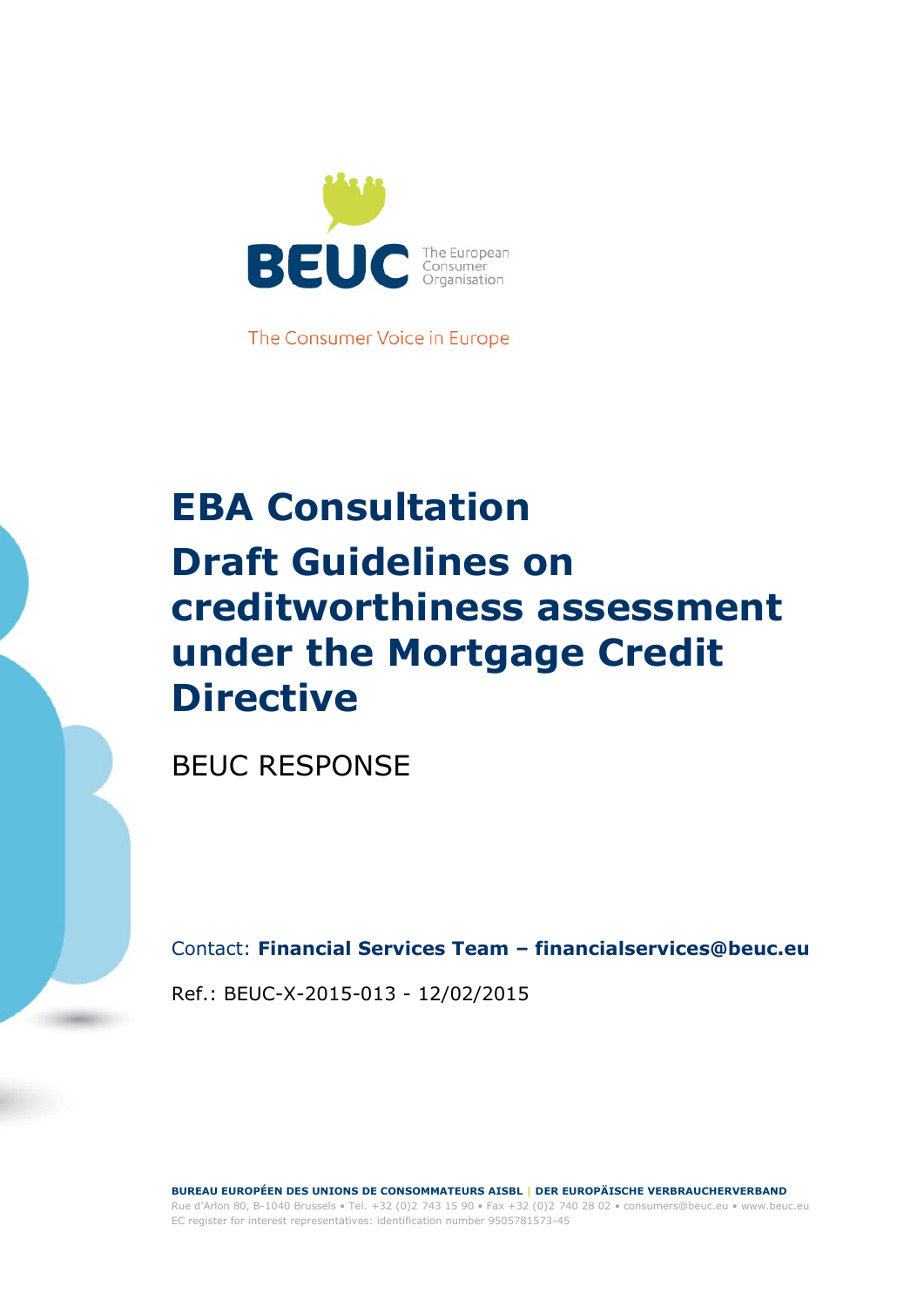

### **Background**

The Mortgage Credit Directive adopted last year requires that, before concluding a credit agreement, the creditor makes a thorough assessment of the consumer's creditworthiness and takes into appropriate account factors relevant to verifying the ability of the consumer to meet his/her obligations under the credit agreement.

The EBA draft guidelines are aimed at ensuring Competent Authorities implement the MCD consistently across the EU, by providing greater detail on how creditors should give effect to the relevant MCD provisions.

### **General Comments**

BEUC welcomes the opportunity to comment on the EBA Consultation Paper 2014/42 "Draft Guidelines on creditworthiness assessment".

The borrowers' creditworthiness refers to the borrower's financial capacity to repay a loan without creating financial hardship throughout the term of the credit contract.

The objective pursued by the borrower's creditworthiness assessment should be the prevention of over-indebtedness. In case of payment default, the credit institution should take responsibility if its decision is based on a poor quality assessment of the consumer's financial situation (e.g. Belgian law). The costs of irresponsible lending in these circumstances should be borne by creditors and not by consumers.

BEUC generally supports the draft version of the Guidelines, but considers they leave too much latitude to creditors. Creditworthiness assessment should be standardised as much as possible, which means that the guidelines should be more detailed to limit creditors' margin of maneuver. This is the reason why BEUC considers useful to make some comments and proposals which are detailed below.

# **Replies to Questions**

**Question 1: Do you agree with the proposed Guidelines? If not, outline why you disagree and how the Guidelines could be improved. Please respond separately for each of the seven Guidelines.** 

BEUC generally agrees with the proposed guidelines, but has some comments, proposals and remarks which could contribute to a better form and substance of those guidelines. Please see our answer to Question 2.

**Question 2: Are there any additional requirements that you would suggest adding to the Guidelines? If so, outline the reason(s) for each proposed additional requirement.**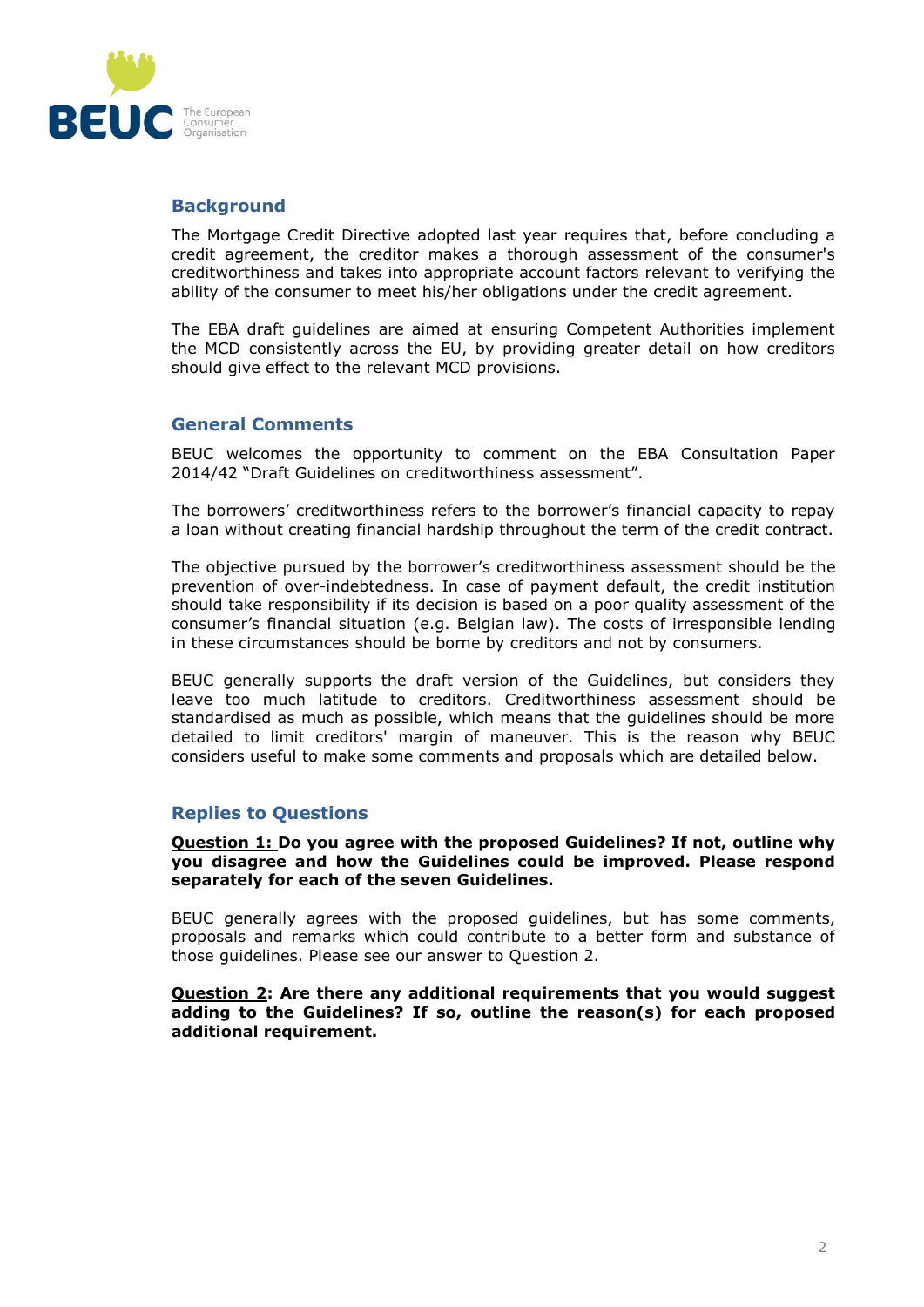

# Title II- Requirements regarding creditworthiness assessment

#### **1. Verification of the consumer's income**

1.1 The creditor should make reasonable enquiries and take reasonable steps to verify a consumer's prospect to meet his/her obligation under the credit agreement including the consumer's underlying income capacity, the consumer's income history and any variability over time.

1.2 The creditor should use necessary, sufficient and proportionate information, that can be evidenced and that is provided by sources that are independent of the consumer.

1.3 In the case of consumers that are self-employed or have seasonal or other irregular income, the creditor should make reasonable enquiries and take reasonable steps to verify additional information that is related to the consumer's ability to meet his/her obligations under the credit agreement, including profit capacity and third party verification documenting such income.

BEUC supports the above requirements, but considers they need to be more detailed and go further.

BEUC considers that all creditors should be obliged to engage with borrowers and ask appropriate questions in order to evaluate their level of income and request the necessary supportive documents issued by reliable external sources (for example: salary sheets, bank statements, income tax returns of the past years, certificates from social security on the labour history of the borrower, work contracts) and any other extra documentation which they may deem necessary to verify the borrower's income. In any case 'Low doc' or 'No doc' loans should be prohibited.

Assessment of the capacity to repay should always and mainly focus on borrowers' incomes. Except pensions and child benefits, including revenues such as government or social support payments is not a good idea when such revenues are temporary and never guaranteed – conditions of their allocation can change over time.

#### **2. Documentation and retention of information**

2.1 The creditor should maintain complete documentation of the information that leads to mortgage approval, and maintain this documentation for at least the duration of the credit agreement.

2.2 The creditor should ensure that a record with an adequate explanation of the steps taken to verify income is readily available for competent authorities. The record should at least document the income history collected for each applicant.

BEUC fully supports these requirements, but the record should also include all the criteria and considerations used by the creditor in making their decision. Considering that granting of credit is not always transparent (e.g.: borrowers who accept to take out additional financial contracts are more likely to have their loan application granted), this requirement should also give the opportunity to the competent authorities to check whether the creditworthiness assessment has been based on principles of responsible lending.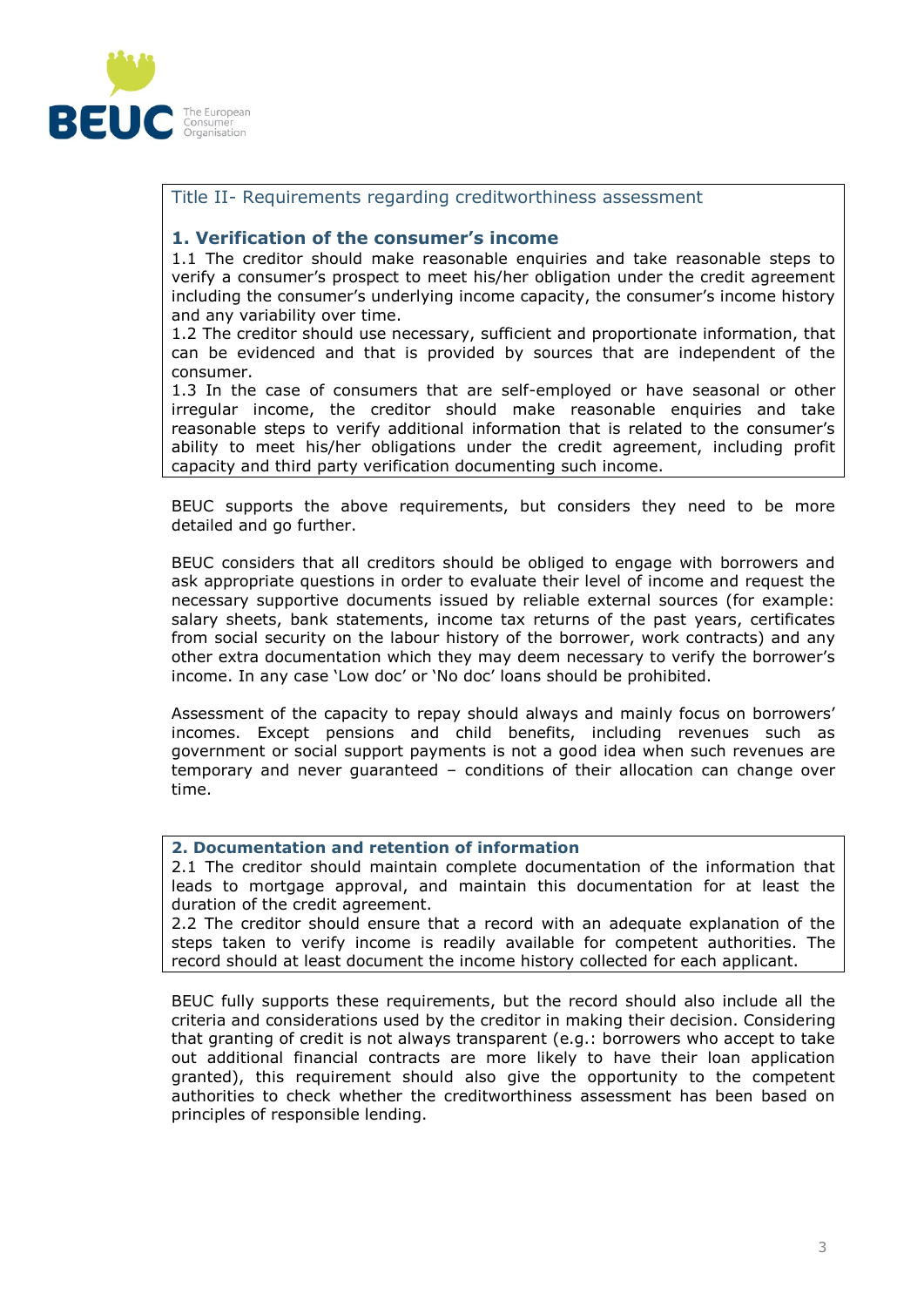

**3. Identification and prevention of misrepresented information**  3.1 To reliably carry out creditworthiness assessments, the creditor should design loan documentation in a way that helps to identify and to prevent misrepresentation of information by the consumer, the creditor, or a credit intermediary.

BEUC considers that in any circumstance a loan application should not be only based on a questionnaire, but be always based on reliable and external sources of information, which would avoid misrepresented information.

**4. Assessment of the consumer's ability to meet his/her obligations under the credit agreement** 

4.1 The creditor should assess the consumer's ability to meet his/her obligations under the credit agreement without causing the consumer undue hardship and overindebtedness, while taking into account data protection rules that may apply in the relevant jurisdiction.

4.2 The creditor should establish sound processes to assess the consumer's ability to meet obligations under the credit agreement; review these processes at regular intervals; and maintain up-to-date records of those procedures.

4.3 The creditor should take into account relevant factors that could influence the ability of the consumer to meet obligations under the credit agreement without inducing undue hardship and over-indebtedness. The factors may include other servicing obligations, their interest rates, and the outstanding principal on such debt; evidence of delinquency; as well as directly relevant taxes and insurance.

4.4 If the loan term extends past normal retirement age, the creditor should take appropriate account of the adequacy of the consumer's likely income and ability to continue to meet obligations under the credit agreement in retirement.

4.5 The creditor should ensure that the consumer's ability to meet obligations under the credit agreement is not based on the expected significant increase of the consumer's income unless the documentation provides sufficient evidence.

BEUC supports the above requirements which need to be completed.

As mentioned above, creditors should favour direct contact with borrowers by asking relevant questions and request necessary documents in order to assess their professional and financial situation and their financial objectives.

Loan-to-income and debt-to-income ratios are of primary importance in that respect and should be universally used by lenders and intermediaries. Acceptable levels of these ratios should be defined at national level, by national authorities, in accordance with national specificities, economic indicators and costs of living. As an average, consumer organisations consider that periodic instalments of the loans (principal and interests) for a consumer should not exceed 33% of his monthly net income, which is of common practice in some countries like France and Belgium.

In addition, in the Member States where loan-to-value ratios are used, we believe that consumers should not be lent more than 100% of the value of the property they are intending to buy.

BEUC strongly supports the fact that loan-to-value (LTV) ratio should never substitute for loan-to-income ratio for thorough assessment of a borrower's repayment capacity. Indeed, a low LTV ratio does not mean the borrower will be able to repay the loan. Therefore, loan-to-income is more important, while LTV ratio may serve as a complementary tool. In addition, assessment of creditworthiness should not rely on prospects of house price increase.